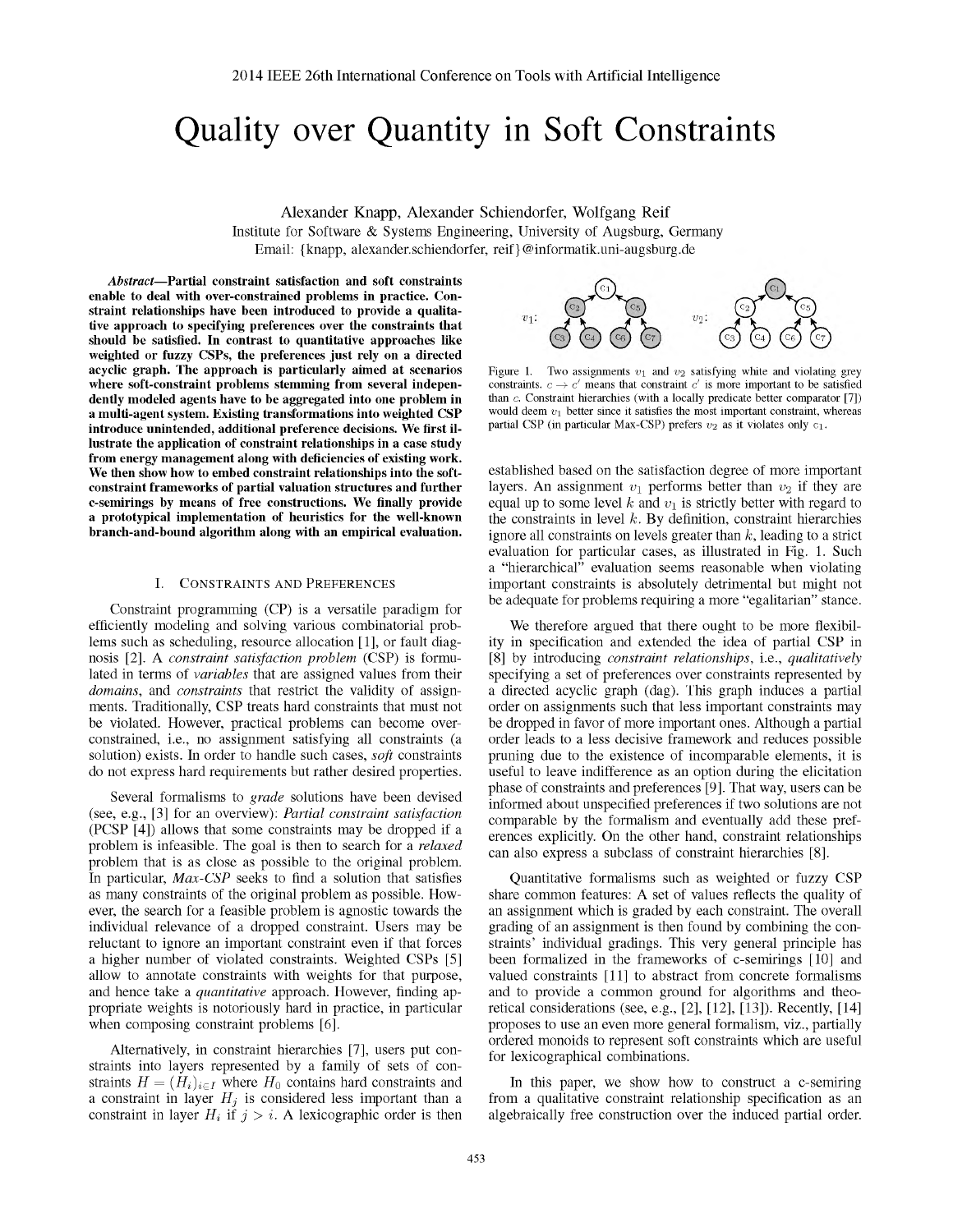Therein, the notion of *partial valuation structures* [14] emerges naturally, again as a free construction over partial orders. An additional free construction from partial valuation structures to c-semirings then enables compliance with existing c-semiring based algorithms and proofs. In previous work [8], we presented constraint relationships for specification along with a mapping to weighted CSP. While this mapping allows us to solve the resulting optimization problems with off-the-shelf constraint solvers, it also totalizes the induced partial order, introducing unintended extra preference relations. Additionally, algorithmic techniques from soft constraints can already be formulated on the level of partial valuation structures. The underlying dag suggests efficient heuristics for computing maximum solution degrees.

For combining different sources into one constraint problem, as used in multi-agent systems (see, e.g., [1]), quantitative approaches to preferences would have to aggregate gradings that are possibly defined on different scales. By contrast, qualitative formalisms like CP-nets [15] avoid such explicit aggregation and keep the underlying rationales behind the relative importance settings of varying goals [16]. Constraint relationships also follow this proposed research direction (see [17] and more recently [9]) and offer an alternative approach to qualitative soft constraints since we showed in [8] that constraint relationships are formally incomparable to CP-nets. Combining constraint relationships from different sources just amounts to taking the union of their dags.

In Sect. II, we illustrate the use of constraint relationships for the constraint combination problem in multi-agent systems with a case study taken from energy management, highlighting the differences between quantitative and qualitative approaches. After summarizing constraint programming with constraint relationships formally in Sect. III, we present our contributions for the connection of constraint relationships and c-semirings: We give algebraically *free* constructions of, first, a partial valuation structure from a dag that qualitatively specifies preferences over constraints without enforcing a total order; and, second, of a c-semiring from a partial valuation structure (see Sect. IV). Then we present heuristics specific to constraint relationships that integrate with the well-known branchand-bound algorithm that calculates the maximum solution degrees of a partial valuation structure-based soft-constraint problem (see Sect. V). Moreover, we evaluate these heuristics for constraint relationships in a prototypical solver with the source code being available online (see Sect. VI). Finally, we conclude with an outlook to future work.

#### II. CASE STUDY: POWER PLANT SCHEDULING

We illustrate the qualitative constraint relationships approach and its use in multi-agent systems with a simplified example taken from scheduling power plants [1], showing issues with quantitative approaches when it comes to comparing unrelated soft constraints: Power plants are modeled as agents that dynamically group to organizations, forming *Autonomous Virtual Power Plants* (AVPP). The main task is to distribute the energy demand to power plants. Feasible trajectories of power plants are described by CSPs that consider *hard* constraints like minimal and maximal productions or physically limited rates of change as well as *soft* constraints such as economically better ranges or limited – yet technically feasible – rates of change. We assume *qualitative* preferences over soft constraints: e.g., "produce more than 500 MW" is more important than "change the output no faster than 5 MW in 15 minutes" elicited from an operator's experience. Both constraints may be dropped if necessary.

An AVPP is then composed of a set of CSPs for each of its subordinate power plants and has to create feasible schedules to meet the given output demand as accurately as possible. In addition, it should consider the individual preferences specified by each power plant over its own decision variables. Assume, e.g., an AVPP A composed of two physical power plants, p and q. We regard the *output* of each plant for *two* time steps from  $\mathcal{T} = \{1, 2\}$  and thus have the variables  $\{a[t] \mid a \in \{\mathsf{p}, \mathsf{q}\}, t \in \mathcal{Y}\}$  $\{\mathcal{T}\}\$  with domains  $D_{\mathsf{p}} = \{0, 1, \ldots, 10\}, D_{\mathsf{q}} = \{0, 1, \ldots, 20\}$ for  $t \in \mathcal{T}$ , where we abbreviate  $D_{a[t]}$  by  $D_a$  since we have identical domains for all time steps. Constraints include soft, yet important, organizational constraints org[t] :  $p[t] + q[t] =$  $\mathcal{D}[t]$  for each  $t \in \mathcal{T}$ , where  $\mathcal{D}[t]$  denotes the *demand* at time step  $t$  which is given as a constant. Individual power plant models provide additional constraints:

- 1) Power plants prefer economically better subranges.
- 2) Rates of change may be further limited.

Assume, for power plant p, that the best range was  $\{7, 8\}$ , followed by a good range  $\{5, \ldots, 9\}$  and an acceptable range  $\{4, \ldots, 10\}$ . Values in  $\{0, \ldots, 3\}$  are technically feasible but less desirable for p. We denote constraints representing these ranges by best[t], good[t], and acc[t] with  $t \in \mathcal{T}$ . All qualitative constraint preference statements are captured in the *constraint relationship* C of p:  $\mathrm{acc}[t] \rightarrow_C \mathrm{good}[t] \rightarrow_C \mathrm{best}[t]$  for  $t \in \mathcal{T}$ . Here,  $c \to_{\mathbf{C}} c'$  indicates that constraint c "precedes"  $c'$ <br>in  $\mathbf{C}$  thus  $c'$  is "more important" in  $\mathbf{C}$  than  $c$ in C, thus  $c'$  is "more important" in C than  $c$ .

The other power plant, q, prefers to run *either* in a low range  $\{1, \ldots, 5\}$  (constraints low[t] for  $t \in \mathcal{T}$ ) *or* in a high range  $\{15, \ldots, 20\}$  (constraints high[t]), but most importantly wants to avoid high changes. This is reflected by the constraint diff:  $|q[1] - q[2]| \leq 5$ . There is however no preference among the two subranges.

#### *Enhancing Existing Soft Constraint Approaches*

When combining a set of independently modeled preferences, i.e., p and q into A in our case study, we need to define how to compare constraints originating from different power plants to address questions like "Is a solution violating only p's constraints better than one violating only q's constraints?". More concretely, if we take the union of the constraint relationships and map the resulting problem to weighted CSPs (or any quantitative, totally ordered formalism), constraints from different power plants become comparable even though no relative importance was specified between them. Figure 2 shows this for the exemplary constraint relationships (constraints for economical sub-ranges exist for both time steps and we consider org[1] and org[2] to be more important than, e.g., best[1] and best[2] individually). We highlight our analysis by focusing on time step 1. Given that the demand is 14, we have to violate high[1] (which would force q[1]  $\geq$  15) in order to satisfy org[1]. Assume two assignments  $v_1 = \{p[1] \mapsto$ 9, q[1]  $\mapsto$  5} and  $v_2 = \{p[1] \mapsto 8, q[1] \mapsto 5\}$ . Thus,  $v_1$  violates {best[1], high[1]} and  $v_2$  violates {org[1], high[1]}, leading to a preference of  $v_1$  as it violates a less important constraint.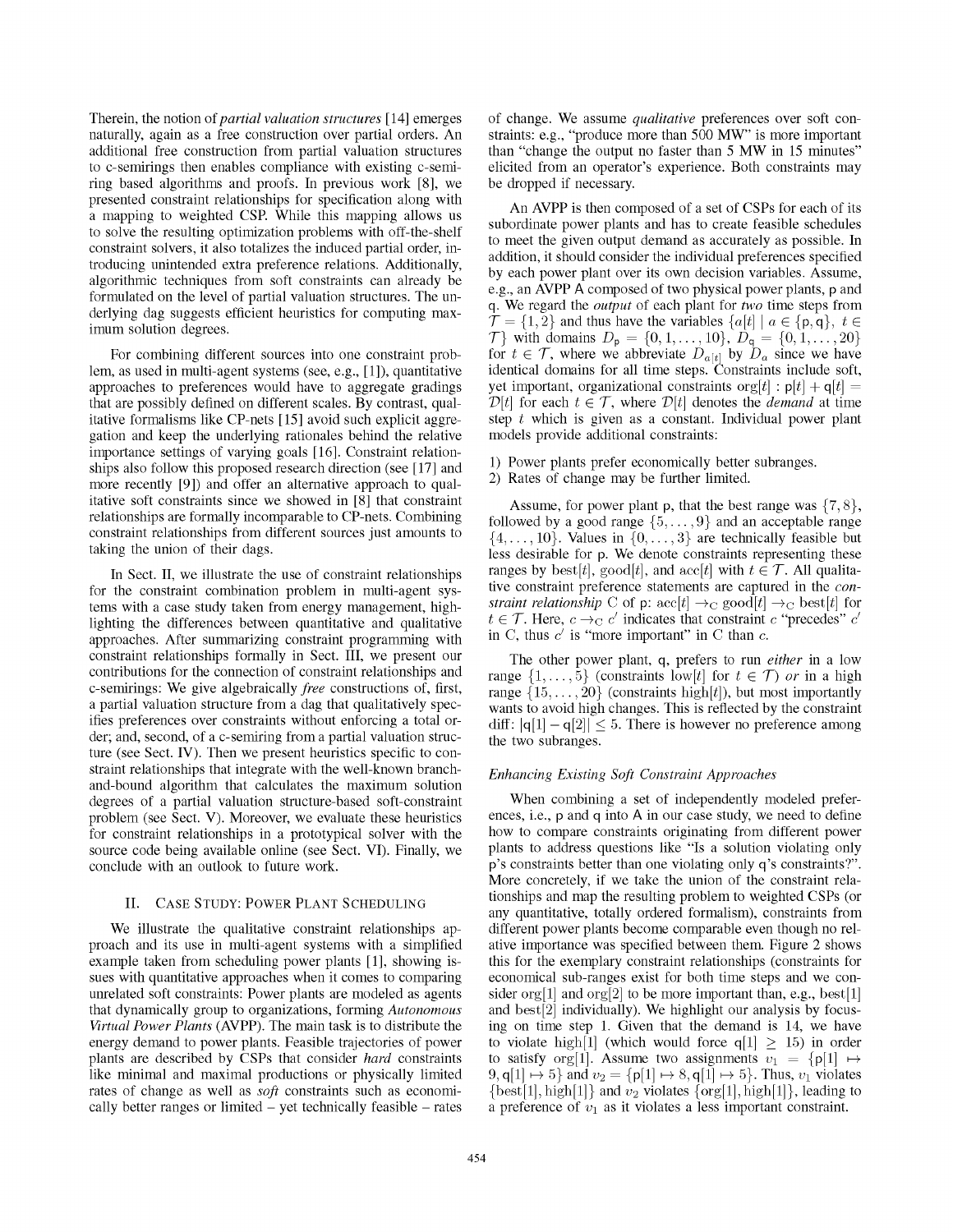

Figure 2. Case study with domains, constraints and combined constraint relationship C with annotated possible weights.

When using weighted CSPs [5], the constraints best[t] are implicitly weighted higher than diff (since p needs to distinguish good[t] from  $\mathrm{acc}[t]$ ] even though both are modeled more important than two other constraints and have no explicit notion of importance relative to each other. With constraint hierarchies, one could design a hierarchy level including high $[t]$ , low[t], and best[t] with acc[t] on the next level. But there is no obvious reason that high[t] or low[t] (stemming from power plant q) should be considered more important than  $\mathrm{acc}[t]$  (from the other power plant, p). Alternatively, we could categorize  $\text{good}[t]$  and  $\text{acc}[t]$  on the same hierarchy level and weigh them accordingly on that level – forcing again a total order.

Consequently, we search a construction of a c-semiring that only adds the *required* structure enforced by a preference dag and nothing more – a *free* construction [18].

## III. CONSTRAINT RELATIONSHIPS

Based on our case study, we now summarize constraint programming with constraint relationships on a more formal level. We restate the notion of constraint relationships originally given in [8], starting with classical constraint satisfaction.

A *constraint domain* (X, D) is given by a finite set X of *variables* and a family  $D = (D_x)_{x \in X}$  of *variable domains* where each  $D_x$  is a finite set representing the possible values for variable x. An *assignment* for a constraint domain  $(X, D)$ is a dependent map  $v \in \Pi x \in X$ .  $D_x$ , i.e.,  $v(x) \in D_x$ ; we abbreviate  $\Pi x \in \hat{X}$ .  $D_x$  by  $[X \to D]$ . A *constraint* c over a constraint domain  $(X, D)$ , or  $(X, D)$ *-constraint*, is given by a map  $c : [X \to D] \to \mathbb{B}$ . We also write  $v \models c$  for  $c(v) = tt$ . In our case study, we have used the constraint domain  $(X, D)$ with  $X = \{a[t] \mid a \in \{\mathsf{p},\mathsf{q}\}, t \in \mathcal{T}\}\$  and  $D_x = D_a$  for  $x = a[t]$ . An assignment  $v = \{p[t] \mapsto 5, q[t] \mapsto 0 \mid t \in \mathcal{T}\}\$ violates best[t], low[t], and high[t] for  $t \in \mathcal{T}$  if  $\mathcal{D} = \langle 5, 5 \rangle$ .

A *directed acyclic graph*, or *dag*,  $G = (|G|, \rightarrow_G)$  is given

by an *underlying set*<sup>1</sup> |G| and a binary relation  $\rightarrow_G \subseteq |G| \times |G|$ such that  $\rightarrow_G^+$  is irreflexive. If  $x \rightarrow_G y$ , then x is a *predecessor* of y, and y is a *successor* of x. We obtain a partial order  $PO\langle G \rangle = (|G|, \rightarrow_G^* )$  from G by taking the reflexive, transitive closure of  $\rightarrow_G$  and write  $a \leq p_Q \langle G \rangle$  h if  $a \rightarrow_a^* h$ closure of  $\rightarrow_G$ , and write  $g \leq_{PO\langle G \rangle} h$  if  $g \rightarrow_G^* h$ .

A *constraint relationship* over a constraint domain (X, D), or  $(X, D)$ -constraint *relationship*, is given by a dag  $C$ , where |C| is a finite set of  $(X, D)$ -constraints. We think of a constraint  $c' \in |C|$  as *more important* than another constraint  $c \in |C|$  if  $c \rightarrow_C c'$ . For two sets  $V, W \subseteq |C|$ , which we think of being sets of *violated* constraints representing  $(X, D)$ assignments v and w (i.e.,  $V = \{c \in |C| \mid v \not\models c\}$  and similarly for W), we want to express that W is *worse* than V w.r.t. C. We describe two kinds of liftings of the partial order induced by the dag C to an order over subsets of  $|C|$ , represented by two *dominance properties* π: *single-predecessor* dominance  $(\pi =$  SPD) and *transitive-predecessors* dominance  $(\pi = TPD)$ , note that this dominance corresponds to the hierarchical idea illustrated in Fig. 1); we write  $\bar{V} \leadsto_{C}^{\pi} W$  for "W is worse than V for dominance property  $\pi$  over C". Both dominance properties share the following worsening rule, expressing that violating strictly more constraints is worse  $(V_1 \oplus V_2)$ denotes the union of  $V_1$  and  $V_2$  simultaneously requiring that  $V_1$  and  $V_2$  are disjoint).

$$
V \rightsquigarrow_C^{\pi} V \oplus \{c\} \qquad \text{if } c \in |C| \tag{W}
$$

The remaining rules for SPD and TPD express which constraint violations can be "traded" under a *ceteris paribus* assumption represented by  $\uplus$  :

$$
V \uplus \{c\} \leadsto_C^{\text{SPD}} V \uplus \{c'\} \quad \text{if } c \to_C c' \tag{SPD}
$$

$$
V \uplus \{c_1, \dots, c_k\} \rightsquigarrow_C \text{TPD} V \uplus \{c'\} \quad \text{if } \forall i \, . \, c_i \rightarrow_C^+ c' \quad \text{(TPD)}
$$

These worsening relations induce partial orders  $\leq_C$  over sets of (violated) constraints for  $\pi \in \{SPD, TPD\}$ , when defining  $W \leq^{\pi}_C V$  if, and only if,  $V(\sim^{\pi}_C)^+ W$  (meaning repeated sequential application of the rules); this is to be read as " $W$  is worse than  $V$ ". Note that, by definition, the empty set is the *top* element w.r.t. to these orderings, meeting the intuition that "no violations" should be considered optimal. By abuse of notation, for assignments we also write  $w < \frac{\pi}{C}$  v if  $\{c \in |C| \mid w \not\models c\} <_{C}^{\pi} \{c \in |C| \mid v \not\models c\}$ , again to be read as " $w$  is worse than  $v$ ".

In our example, this partial order does not introduce the bias shown in Fig. 2 between  $\text{best}[t]$  and diff since there is no edge between those two constraints. Consider two assignments v and w with  $v \not\models \text{diff}$  and  $w \not\models \text{best}[1]$ . Using weights, v would be valued with 2 and w with 3, and thus  $w <_{\text{WCSP}}$  $v$  (meaning " $w$  is worse than  $v$ " in weighted CSP) whereas neither  $v \leq_C^{\pi} w$  nor  $w \leq_C^{\pi} v$  holds.

## IV. FROM CONSTRAINT RELATIONSHIPS TO C-SEMIRINGS

The embedding of constraint relationships into the established soft constraint framework of c-semirings using the special c-semiring of weighted CSP [8] has the drawback of forcing a total order on the assignments. As illustrated in Sect. II,

<sup>&</sup>lt;sup>1</sup>We write  $|G|$  in reminiscence of a *forgetful functor*, mapping an object G in a *concrete* category to its underlying set.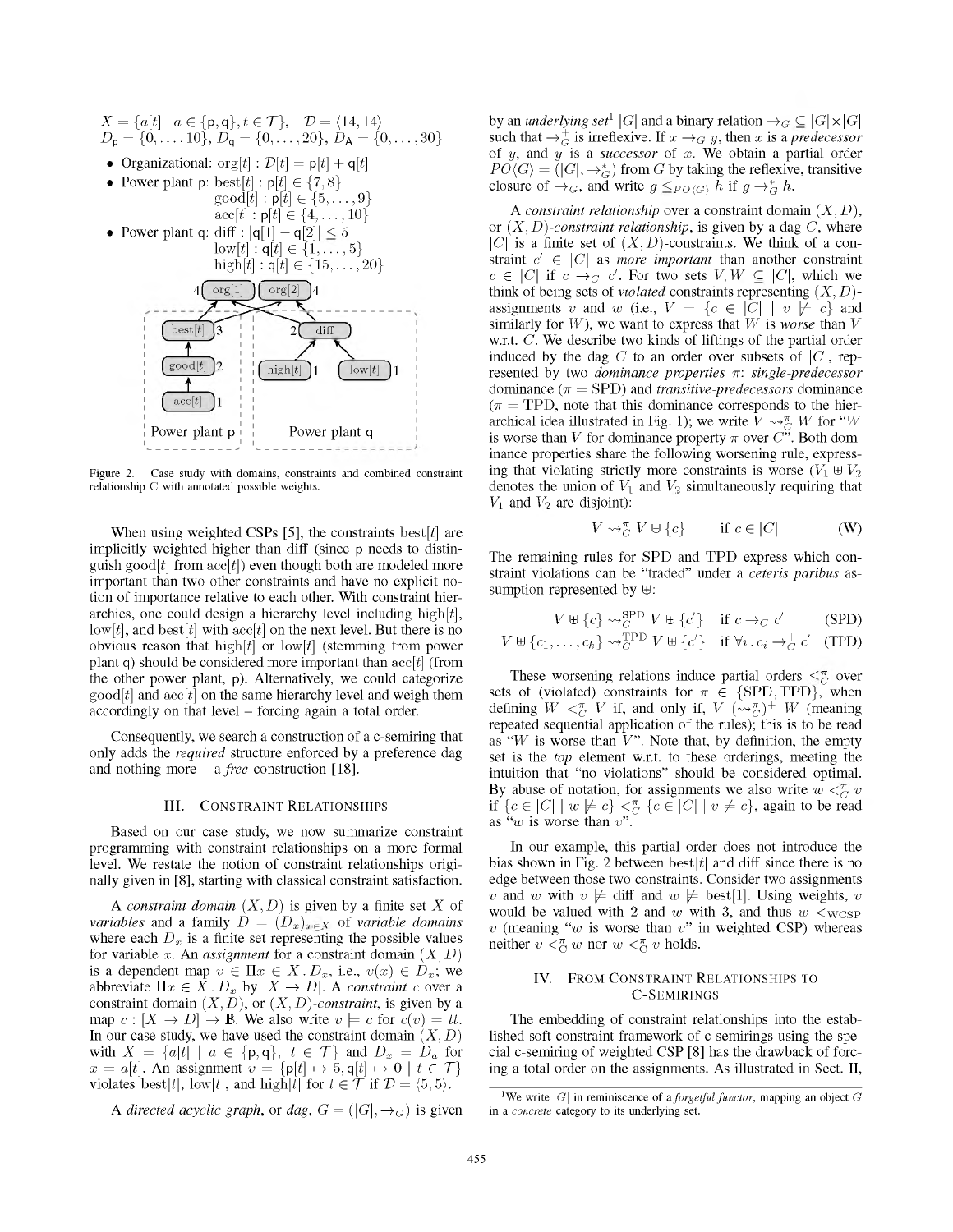assignments become comparable which would not be deemed comparable considering solely the constraint relationships. To overcome this bias, while still keeping the connection with csemirings, we search for the "most general" c-semiring that preserves the orderings prescribed by the constraint relationships. This c-semiring should not show more orderings than are required by the constraint relationships and the c-semiring axioms. This task amounts to constructing the *free* c-semiring over a partial order (from a constraint relationship) in the sense of universal algebra [18, Ch. 4] and category theory [19, Ch. 3].

Categorically speaking, given two categories  $A$  and  $B$  and a functor  $U : \mathcal{B} \to \mathcal{A}$ , the *free object*  $F(A)$  in  $\mathcal{B}$  over an object A of A is characterized by a *unit* morphism  $\eta_A : A \rightarrow$  $U(F(A))$  in A such that for every A-morphism  $f : A \to U(B)$ with B an object of B, there is a unique *lifting* B-morphism  $f^{\sharp}: F(A) \to B$  satisfying  $U(f^{\sharp}) \circ \eta_A = f$ ; the free object  $F(A)$  is unique up to isomorphism [19, Ch. 3].

It turns out to be advantageous to perform the free construction from partial orders to c-semirings via an intermediate, again freely constructed, type of algebraic structure, the *partial valuation structures* by Gadducci et al. [14], where the total ordering of valuation structures [11] is relaxed to a partial ordering. We first recapitulate the notion of partial valuation structures and describe the free partial valuation structure over a partial order. Then we recall the notion of c-semirings and describe the free c-semiring over a partial valuation structure. By combining these free constructions, we obtain the free csemiring over a partial order and thus the connection to constraint relationships. The proofs that the free partial valuation structure and the free c-semiring are indeed the correct notions can be found in the accompanying technical report [20].

#### *A. The Free Partial Valuation Structure Over a Partial Order*

Like valuation structures, partial valuation structures [14] capture essential operations for grading assignments: They show an associative and commutative multiplication for combining gradings, a partial ordering on gradings, such that the multiplication is monotone w.r.t. this ordering, and a top element w.r.t. the partial ordering capturing the best grade, i.e., total satisfaction, that simultaneously is the neutral element for the multiplication. In contrast to valuation structures, the ordering is not forced to be total. In contrast to c-semirings, partial valuation structures do, in general, not show the suprema required by c-semiring addition.

Constraint relationships and the induced orderings of Sect. III lifting the dag to sets of (violated) constraints apparently fit quite naturally to such a monoidal structure, where the multiplication should be the union. The empty set, representing the fact that no constraints are violated, is the top element and simultaneously the neutral element for the union. But set union is idempotent. Consider the exemplary constraint relationship C in Fig. 2 including the constraints  $\text{org}[2]$  and diff with diff  $\rightarrow_C$  org[2]. Then  $\{\text{org}[2] \} \leq^{\text{SPD}}_C \{\text{diff} \}$ . Multiplying on both sides with  $\{\text{org}[2] \}$ , i.e., taking the union, would result in  $\{\text{org}[2]\}\leq^{\text{SPD}}_{\text{C}}\{\text{org}[2], \text{diff}\}\$  by the required monotonicity<br>of the multiplication. Hence, violating org[2] only would be of the multiplication. Hence, violating org[2] only would be worse than violating both org[2] and diff, contradicting (W). However, we can patch this defect by not considering sets and their union but multisets and the multiset union; the disjointness assumptions in (SPD) and (TPD) indicate this necessity. Incidentally, when equipping multisets with an appropriate ordering induced by the partial order from the constraint relationship, the free partial valuation structure is obtained.

Formally, a *partial valuation structure*  $M = (|M|, \cdot, \varepsilon, \leq)$ is given by an *underlying set* |M|, an associative and commutative *multiplication* operation  $\cdot : |M| \times |M| \rightarrow |M|$ , a *neutral* element  $\varepsilon \in |M|$  for  $\cdot$ , and a partial ordering  $\leq \subseteq |M| \times |M|$ such that the multiplication  $\cdot$  is monotone in both arguments w.r.t. to  $\leq$ , i.e.,  $m_1 \cdot m_2 \leq m'_1 \cdot m'_2$  if  $m_1 \leq m'_1$  and  $m_2 \leq m'_2$ ,<br>and  $\varepsilon$  is the top element w.r.t.  $\leq$  **Requiring that**  $\varepsilon$  is top and  $\varepsilon$  is the top element w.r.t.  $\leq$ . Requiring that  $\varepsilon$  is top is equivalent to requiring that  $m_1 \cdot m_2 \leq m_1$ . We add subscripts to  $\cdot$ ,  $\varepsilon$  and  $\leq$  when different partial valuation structures arise. A *partial valuation structure morphism*  $\varphi : M \to N$ is given by a structure-preserving function  $\varphi : |M| \to |N|$ , i.e.,  $\varphi(m_1 \cdot_M m_2) = \varphi(m_1) \cdot_N \varphi(m_2)$ ,  $\varphi(\varepsilon_M) = \varepsilon_N$ , and  $\varphi(m_1) \leq_N \varphi(m_2)$  if  $m_1 \leq_M m_2$ .

Each partial valuation structure M induces a partial order  $PO(M) = (|M|, \leq_M)$  and each partial valuation structure morphism  $\varphi : M \to N$  induces a partial order morphism (i.e., an ordering-preserving or monotone function)  $PO(\varphi) =$  $\varphi : PO(A) \rightarrow PO(B)$ . With this functor PO from partial valuation structures to partial orders, we now consider the free partial valuation structure  $PVS\langle P\rangle$  over a partial order P.

We denote the set of finite multisets over the underlying set |P| of P by  $\mathcal{M}_{fin}$  |P|, its elements by  $\{p_1, \ldots, p_k\}$ , and multiset upion by  $\cup$  We define the *upper* or *Spayth ordering* on multiset union by ∪−. We define the *upper* or *Smyth ordering* on  $\mathcal{M}_{fin}$  |P| as the binary relation  $\subseteq^P \subseteq (\mathcal{M}_{fin} | P|) \times (\mathcal{M}_{fin} | P|)$ given by the transitive closure of

$$
T \supseteq U \text{ implies } T \subseteqq^P U ,
$$
  

$$
p \leq_P q \text{ implies } T \cup \{p\} \subseteqq^P T \cup \{q\} .
$$

This relation is indeed a partial ordering on  $\mathcal{M}_{fin}$  |P| and it is easy to check that  $P\hat{V}S\langle P\rangle = (\mathcal{M}_{fin} |P|, \cup, \langle \cdot, \cdot \rangle, \subseteq^P)$  is a partial valuation structure. Moreover  $PVS\langle P\rangle$  is the free a partial valuation structure. Moreover,  $PVS\langle P \rangle$  is the *free* partial valuation structure over the partial order P: Define the *unit* partial order morphism  $\eta_P^{PVS} : P \to PO(PVS\langle P \rangle)$ <br>by  $n_{\rm F}^{\rm PVS}(n) = \eta_p^{\gamma}$ . Then every partial order morphism by  $\eta_P^{PVS}(p) = \rho_P$ . Then every partial order morphism  $\varphi : P \to PO(M)$  for some partial valuation structure M<br>can be uniquely *lifted* into a partial valuation structure morcan be uniquely *lifted* into a partial valuation structure morphism  $\varphi^{\sharp_{\text{PVS}}} : PVS\langle P \rangle \to \bar{M}$  with  $\varphi^{\sharp_{\text{PVS}}}([\bar{p}_1, \ldots, \bar{p}_k]) =$ <br> $\varphi(m_1) : \bar{M} \cdots \bar{M} \varphi(m_k)$  such that  $PO(\varphi^{\sharp_{\text{PVS}}})(\bar{p}_s^{\text{PVS}}(n)) = \varphi(n_k)$ .  $\varphi(p_1) \cdot_M \cdots \cdot_M \varphi(p_k)$  such that  $PO(\varphi^{\sharp_{\text{PVS}}}(\eta_{\text{P}}^{\text{PVS}}(p)) = \varphi(p)$ .<br>Thus we have (for a detailed proof see [20, 812]). Thus, we have (for a detailed proof, see  $[20, $12]$ ):

PROPOSITION. Let P be a partial order. Then  $PVS\langle P \rangle =$  $(\mathcal{M}_{fin} | P |, \cup, \{\}, \subseteq^P)$  *is the free partial valuation structure*<br> *over P over* P*.*

The upper ordering on finite multisets mimics the eponymous ordering used in powerdomain constructions [21, Ch. 9]. There, partial orders are lifted to semi-lattices where multiplication is idempotent. On the other hand, our upper ordering, when employed for sets, exactly corresponds to  $\leq_{C-1}^{SFD}$  for a constraint relationship C: We need to invert C, i.e., consider  $PVS \langle PO\langle C^{-1} \rangle$ , as violating more important constraints has<br>to lead to worse solutions – e.g. diff  $\leq_{PQ}(C)$  org[2] but to lead to worse solutions – e.g., diff  $\leq_{PO\langle C\rangle}$  org[2] but  $\text{log}[2]$  should be worse than  $\text{diff}$ . Further reconsidering our discussion based on the constraint relationship C presented in Fig. 2 with diff  $\rightarrow_C$  org[2], we find that multiplying on both sides with  $\text{log}[2]$  by now taking the multiset union, which is not idempotent, results in  $\text{log}[2], \text{org}[2] \leq PVS\langle PO\langle C^{-1}\rangle \rangle$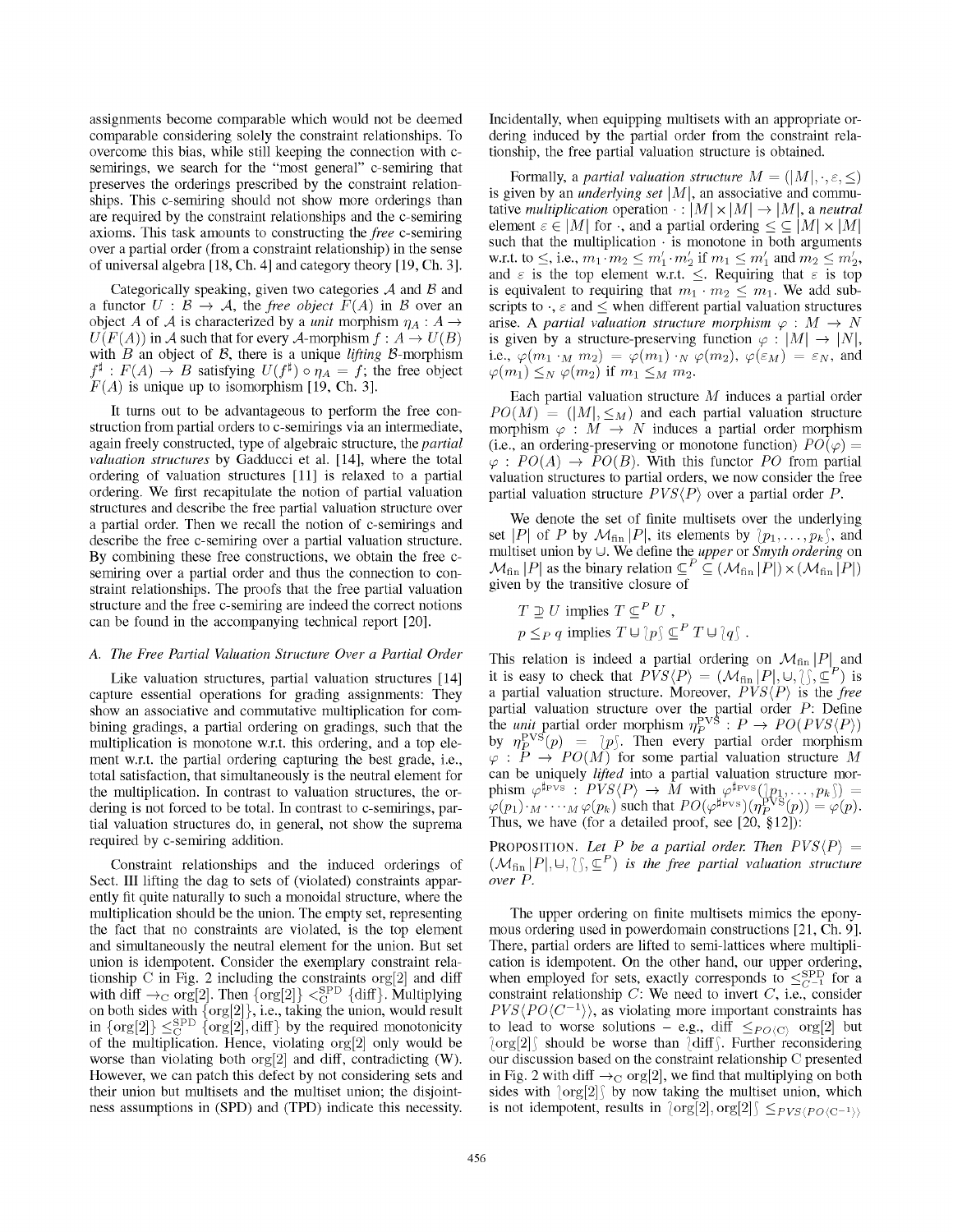$\log[2]$ , diff. This relation clearly holds, but the other direction does not as  $\{ \text{org}[2], \text{org}[2] \}$  does not worsen to  $\lceil \text{org}[2], \text{diff} \rceil$  since we cannot "trade" the remaining occurrence of org[2] for diff. However, the transitive-predecessors dominance presented in (TPD) can only be achieved by using a more specialized ordering (see Sect. V-B).

The free partial valuation structure over a partial order P does not show suprema of finite multisets, in general: Consider the partial order P given by  $({g, h, i, j}, {g < h, g < i, h <$  $j, i < j$ ), which has suprema. In  $PVS\langle P \rangle$ , however, we have

$$
\{g\} \subset \subset^P \{h\} \text{ and } \{g\} \subset^P \{i\},
$$
  

$$
\{h, i\} \subset^P \{h\} \text{ and } \{h, i\} \subset^P \{i\}
$$

and no  $T \in \mathcal{M}_{fin}[\text{Pl}]\)$  exists with  $\{g\}, \{h, i\} \subset^P T \subset^P \{h\}, \{i\}$  since  $e, g \text{ for } \{g\} \subset^P T \subset^P \text{ can only be } \{f, h\}$  the first rule since, e.g., for  $\lg \sqrt{P}$  T, T can only be  $\lg$  by the first rule (with  $\{g\}, \{h, i\} \subset \{P\}$  (f), or  $\{h\}, \{i\}$ , or  $\{j\}$  by the second rule (where  $\lfloor h \rfloor$ ,  $\lfloor i \rfloor \subset P$   $\lfloor i \rfloor$ ); but  $\lfloor h \rfloor$  and  $\lfloor i \rfloor$  are incomparable w.r.t.  $\subseteq^P$ . We therefore need to introduce additional structure to obtain a c-semiring which requires suprema.

## *B. The Free C-Semiring Over a Partial Valuation Structure*

A *c*-semiring [10]  $A = (|A|, \oplus, \otimes, 0, 1)$  is given by an *underlying set*  $|A|$ , a binary *addition*  $\oplus$  :  $|A| \times |A| \rightarrow |A|$ , a binary *multiplication*  $\otimes$  :  $|A| \times |A| \rightarrow |A|$ , a *zero*  $0 \in |A|$ , and a *one*  $1 \in |A|$  such that

- 1) ⊕ is associative and commutative, has **1** as annihilator and **0** as neutral element;
- 2) ⊗ is associative and commutative, has **0** as annihilator and **1** as neutral element;
- 3) ⊗ distributes over ⊕.

In particular, ⊕ is idempotent (since a⊕a = (a⊗**1**)⊕(a⊗**1**) =  $a \otimes (1 \oplus 1) = a \otimes 1 = a$ . Thus the relation  $\leq \subseteq |A| \times |A|$ defined by  $a_1 \le a_2$  iff  $a_1 \oplus a_2 = a_2$  is a partial ordering on  $|A|$ , i.e., reflexive, transitive, and antisymmetric. In fact,  $a_1 \oplus a_2$  yields the supremum of  $a_1$  and  $a_2$  with respect to  $\leq$ . Moreover, **0** is the least and **1** the greatest element in |A| w.r.t.  $≤$ . A *c*-semiring morphism  $φ$  :  $A → B$  from a c-semiring A to a c-semiring  $B$  is given by a structure-preserving function  $\varphi : |A| \to |B|$ , i.e.,  $\varphi(a_1 \oplus_A a_2) = \varphi(a_1) \oplus_B \varphi(a_2)$ ,  $\varphi(a_1 \otimes_A a_2)$  $a_2$ ) =  $\varphi(a_1) \otimes_B \varphi(a_2)$ ,  $\varphi(0_A) = 0_B$ , and  $\varphi(1_A) = 1_B$ .

An arbitrary c-semiring A gives rise to the partial valuation structure  $PVS(A) = (|A|, \otimes_A, \mathbf{1}_A, \leq_A)$ , and a c-semiring morphism  $\varphi : A \to B$  induces a partial valuation structure morphism  $PVS(\varphi) = \varphi$ :  $PVS(\vec{A}) \rightarrow PVS(B)$ . With this functor PVS from c-semirings to partial valuation structures, we now consider the free c-semiring  $cS R nq \langle M \rangle$  over a partial valuation structure M.

To obtain a valid ⊕-operation yielding suprema that do not necessarily exist in a partial valuation structure, we move from the set  $|M|$  to the finite subsets of  $|M|$  only containing pairwise incomparable elements w.r.t.  $\leq_M$ . We denote these by  $\mathcal{I}_{\textrm{fin}}^{\leq M}$  $f_{\text{fin}}^{\leq_M}(|M|)$ . Define  $csRng\langle M\rangle = (\mathcal{I}^{\leq_M}_{\text{fin}})$  $\int_{\text{fin}}^{\leq_M} |M|, \tilde{\cup}_M, \tilde{\cdot}_M, \emptyset,$  $\{\varepsilon_M\}$ ) with

$$
I_1 \tilde{M} I_2 = \text{Max}^{\leq M} \{ m_1 \cdot_M m_2 \mid m_1 \in I_1, m_2 \in I_2 \},
$$
  

$$
I_1 \tilde{U}_M I_2 = \text{Max}^{\leq M} (I_1 \cup I_2) .
$$

It can be shown that  $cSRng\langle M \rangle$  is indeed a c-semiring (see [20, §29]). Moreover, it is the *free* c-semiring over M: We have the partial valuation structure morphism  $\eta_M^{\text{cShng}} : M \to$  $PVS(cSRng\langle M \rangle)$  with  $\eta_{\text{SM}}^{\text{cShng}}(m) = \{m\}$ , serving as a *unit*, such that if A is an arbitrary c-semiring and  $\varphi: M \to PVS(A)$ such that if A is an arbitrary c-semiring and  $\varphi : M \to PVS(A)$ <br>some partial valuation structure morphism then there is the some partial valuation structure morphism, then there is the unique *lifting* c-semiring morphism  $\varphi^{\sharp_{\text{cSRng}}}$ :  $cSRng \langle M \rangle \rightarrow A$ <br>defined by  $\varphi^{\sharp_{\text{cSRng}}}$   $(\{m_1, \ldots, m_k\}) = \varphi(m_1) \oplus \ldots \oplus \varphi(m_k)$ defined by  $\varphi^{\sharp_{\text{cSRng}}} \{\{m_1, \ldots, m_k\}\} = \varphi(m_1) \oplus_A \cdots \oplus_A \varphi(m_k)$ <br>such that  $\eta_{\text{M}}^{\text{cSRng}} \circ PVS(\varphi^{\sharp_{\text{cSRng}}}) = \varphi$  is satisfied. We thus<br>obtain (for a detailed proof see [20, 829]) obtain (for a detailed proof, see [20, §29])

PROPOSITION. *Let* M *be a partial valuation structure. Then*  $cSRng\langle M\rangle = (I_{fin}^{\leq M})$ <br>semiring over M  $\int_{\text{fin}}^{\text{M}} |M|, \tilde{\cup}_M, \tilde{\cdot}_M, \emptyset, \{\varepsilon_M\})$  *is the free csemiring over* M*.*

This construction of the free c-semiring over a partial valuation structure shares the definition of addition and multiplication with the set-based encoding of "preference degree structures" as a semiring by Fargier et al. [22, Sect. 4.3]. However, in order to obtain a c-semiring proper (rather than a plain semiring), we had to rely on the neutral element being the top element for the ordering. A similar construction has been suggested by Bistarelli et al. [23], although starting from a csemiring. The freeness of the resulting (c-)semiring (which corresponds to the lower or Hoare powerdomain construction [21, Ch. 9]) has not been considered by either previous works.

Reconsidering our previous counterexample for the existence of suprema in partial valuation structures, no supremum for  $\{g\}$  and  $\{h, i\}$  exists in  $PVS\{P\}$  but in the free c-semiring  $cSRna(PVS\{P\})$  the supremum of  $\{2\sigma\}$  and  $\{2h, i\}$  is  $cSRng(PVS\text{P})$ , the supremum of  $\{g\}$  and  $\{h,i\}$  is  $\{g \in \{h, j\} \}$  is  $\{g \in \{h, j\} \}$  and  $\{g \in \{h, j\} \}$  $\{ [g], [h,i] \}$ . Indeed,  $\{ [g], [h,i] \} \leq_{cSRng(PVS(P))} \{ [x] \}$ <br>holds for both  $x = h$  and  $x = i$ . Considering  $[1h]$ , we holds for both  $x = h$  and  $x = i$ . Considering  $\{h\}$ , we get  $\{ [g], [h, i] \} \tilde{\cup}_{csRng(PVS(P))} \{ [h] \} = \text{Max}^{\mathbb{C}^+} (\{ [g], [h, i] \},$ <br> $[h, 0] = [2h] \text{ since } [g^{\mathbb{C}} \in \mathbb{P}^2]$  is and  $[2h, i] \in \mathbb{P}^2$  is analogously  $\{h\}\} = \{\hbox{$\{h\}$}\$  since  $\hbox{$\{g\}$} \subset^P \hbox{$\{h\}$}$  and  $\hbox{$\{h,i\}$} \subset^P \hbox{$\{h\}$}$  - analogously for  $\{i\}$ .

The composition of two free constructions again yields a free construction [19]. Thus we obtain the free c-semiring over a partial order P as  $cSRng\langle PVS\langle P \rangle\rangle$ . For a constraint relationship C this means to consider  $cSRng\langle PVS\langle PO\langle C^{-1}\rangle\rangle\rangle$ .

#### V. SOLVING CONSTRAINT RELATIONSHIP PROBLEMS

Solving a c-semiring based soft constraint satisfaction problem generally results in a set of several optimal solutions due to the partiality of the induced order. We show how to apply the well-known branch-and-bound algorithm (see, e.g., [24], [12]) to soft-constraint problems specified using partial valuation structures as this algorithm does not rely on the ⊕ operation of a c-semiring (such as, e.g., dynamic programming based approaches [10]) but works directly with the induced order. Consequently, we can use the free partial valuation structure from a constraint relationship to obtain a solver for constraint relationship problems.

An M-soft constraint over a constraint domain  $(X, D)$  for a partial valuation structure M, or (X, D)*-*M*-soft constraint*, is given by a map  $\mu : [X \to D] \to |M|$ . For a constraint relationship C over  $(X, D)$  and a partial valuation structure M, we convert each  $c \in |C|$  into an M-soft constraint via an *embedding* partial order morphism  $\varphi$  :  $PO\langle C^{-1} \rangle \rightarrow PO(M)$ :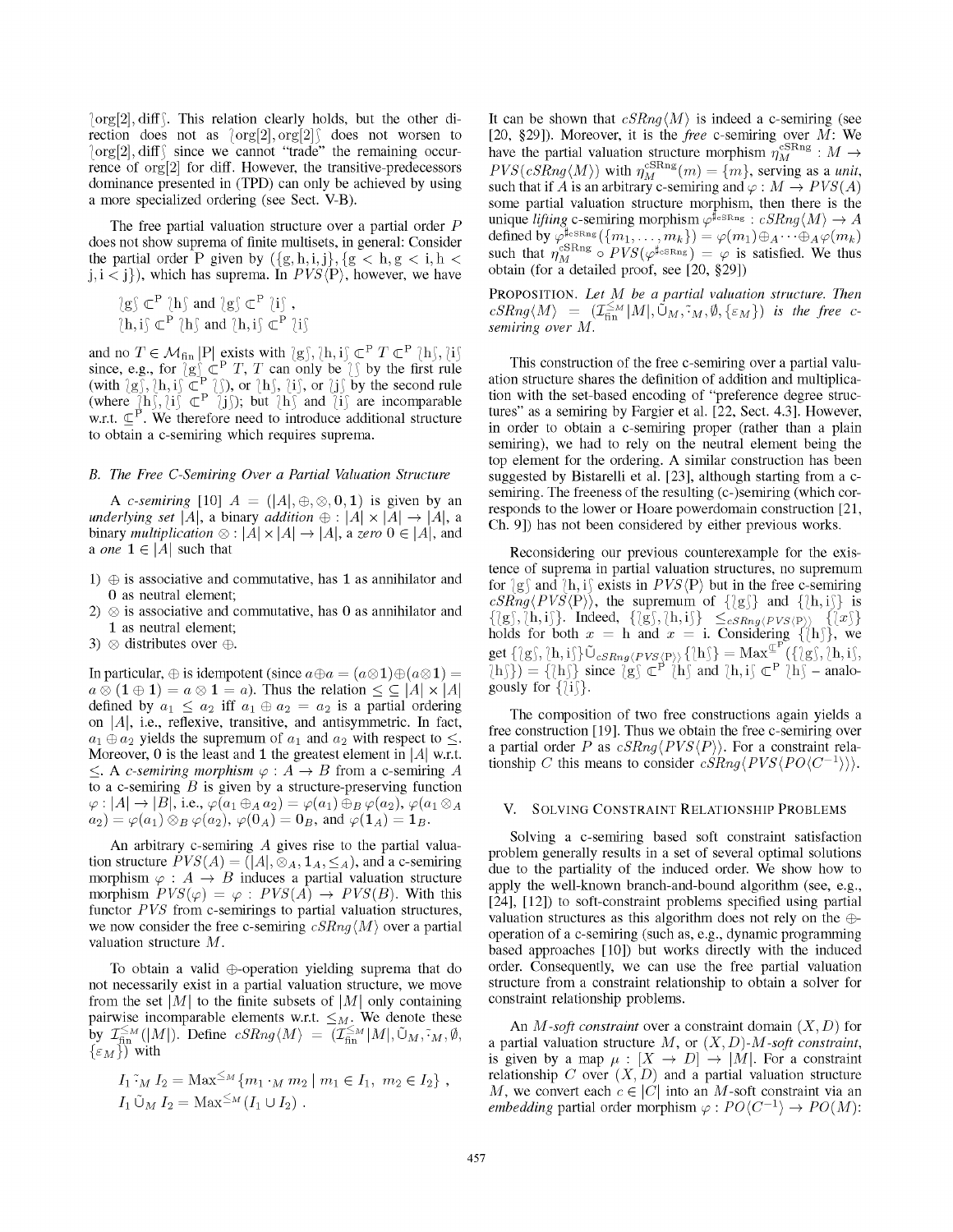We define  $c_{M,\varphi} : [X \to D] \to |M|$  by

$$
c_{M,\varphi}(v) = \begin{cases} \varphi(c) & \text{if } v \not\models c \\ \varepsilon_M & \text{otherwise} \end{cases} ,
$$

We leave  $\varphi$  as a parameter of  $c_{M,\varphi}$  to allow for different (monotonic) representations of a constraint as element of  $|M|$  (e.g., a violated constraint could embed itself along with its predecessors to accommodate alternative assignment orderings). Inverting the constraint relationship  $C$  is motivated by the upper (Smyth) ordering used in the free partial valuation structure (see Sect. IV-A). In particular, we can define the embedding of  $C$  into the free partial valuation structure  $PVS \langle PO \langle C^{-1} \rangle \rangle = (\mathcal{M}_{fin} |C|, \cup, \langle \rangle, \subseteq^{PO \langle C^{-1} \rangle})$  by<br>  $\varphi(c) = n^{PVS}$ ,  $\varphi(c) = \langle c \rangle - \text{corresponding to the single-}$  $\varphi(c) = \eta_{PO(C-1)}^{PVS}$  (c) =  $\partial c$  – corresponding to the *single-*<br>predecessor dominance lifting *predecessor dominance lifting*.

Let M be a finite set of  $(X, D)$ -M-soft constraints. For an assignment  $v \in [X \rightarrow D]$  the *solution degree* for M of v, written as  $M(v)$ , is obtained by combining the gradings with respect to  $\cdot_M$ , i.e.,  $M(v) = \prod_M {\mu(v) \mid \mu \in M}$ . Then the *maximum solution degrees* of M are given by

$$
\mathsf{M}^* = \operatorname{Max}^{\leq M} \{ \mathsf{M}(v) \mid v \in [X \to D] \} .
$$

### *A. Branch and Bound*

For the branch-and-bound algorithm for computing the maximum solution degrees over a partial valuation structure, we now move from assignments to partial assignments. For a constraint domain (X, D) we fix an *extended* constraint domain  $(X, D^{\gamma})$  setting  $D^{\gamma} = (D_x^{\gamma})_{x \in X}$  with  $D_x^{\gamma} = D_x \oplus \{\gamma\},\$ where ? is fresh, to represent a *partial assignment* which is a dependent map  $p \in \Pi x \in X$  .  $D_x^{\gamma} = [X \to D^{\gamma}]$ . The *domain of definition*  $\text{def}(p)$  of a partial assignment p for  $(X, D)$  is the set  $\{x \in X \mid p(x) \neq ?\}$ . For  $p, q \in [X \to D<sup>7</sup>]$ , we write  $p \sqsubseteq q$  if  $x \in \text{def}(p)$  implies  $x \in \text{def}(q)$  and  $q(x) = p(x)$  for each  $x \in X$ ; by  $p \uparrow \text{ we denote the set } \{v \in [X \rightarrow D] \mid p \subseteq v\}$ of (X, D)-assignments. The *scope* of a constraint c over a constraint domain  $(X, D)$  is given by the set of variables it depends on, i.e.,

$$
sc(c) = \{x \in X \mid \exists v \in [X \to D], d_1 \neq d_2 \in D_x.
$$
  

$$
c(v\{x \mapsto d_1\}) \neq c(v\{x \mapsto d_2\})\}.
$$

For a partial assignment  $p \in [X \to D^{\gamma}],$  we write  $p \not\models c$  if  $\mathrm{sc}(c) \subseteq \mathrm{def}(p)$  and  $v \not\models c$  for some  $v \in p \uparrow$  (which is well defined, since then  $c$  only depends on variables that are in the domain of definition of p).

For our algorithm, we use a "best case/worst case" *bounding pair* that maps to the best (worst) possible solution degree of a partial assignment. In branch-and-bound, we usually only need a best case to compare it to already found solution degrees. If, however, a *worst-case* estimation of extending a  $p \in [X \to D^7]$  by  $p\{x \mapsto d_1\}$  is *better* than the *best-case*<br>estimation for  $p\{x \mapsto d_2\}$ , we should prune the path following estimation for  $p\{x \mapsto d_2\}$ , we should prune the path following<br> $p\{x \mapsto d_2\}$  before finding a (complete) assignment  $p\{x \mapsto d_2\}$  before finding a (complete) assignment.

Formally, a *bounding pair*  $(\alpha, \zeta)$  for a finite set of  $(X, D)$ -M-soft constraints M is given by two maps  $\alpha, \zeta : [X \rightarrow$  $D^{\gamma}$   $\rightarrow$   $|M|$ , with  $\alpha$  representing the worst case and  $\zeta$  the best case estimate satisfying

1)  $\alpha(p) \leq_M \mathsf{M}(v) \leq_M \zeta(p)$  for all  $p \in [X \rightarrow D^2]$  and  $v \in p \uparrow$ ; 2)  $M(v) = \zeta(v)$  for all  $v \in [X \to D]$ .

Concretely, for a constraint relationship  $C$  and an embedding  $\varphi$ , we define  $\alpha_{M,\varphi}, \zeta_{M,\varphi} : [X \to D^{\tau}] \to |M|$  by

$$
\alpha_{M,\varphi}(p) = \prod_M \{\varphi(c) \mid c \in |C|, \text{ sc}(c) \subseteq \text{def}(p), \ p \not\models c\} \cdot_M
$$
  

$$
\prod_M \{\varphi(c) \mid \text{sc}(c) \not\subseteq \text{def}(p)\},
$$
  

$$
\zeta_{M,\varphi}(p) = \prod_M \{\varphi(c) \mid c \in |C|, \text{ sc}(c) \subseteq \text{def}(p), \ p \not\models c\}.
$$

Intuitively,  $\alpha_{M,\varphi}$  represents the worst case by assuming all partially defined constraints to be violated, and thus satisfies the first part of condition (1) for bounding pairs. Analogously,  $\zeta_{M,\varphi}$  idealizes that no additional constraints will be violated, thus satisfying the second part of (1) and (2).

The following branch-and-bound algorithm for partial valuation structures using bounding pairs finds the maximum solution degrees of a soft constraint problem given a partial assignment and a set of known lower bounds:

*Assume*:  $(X, D)$  constraint domain  $-$  *M* partial valuation structure – M finite set of  $(X, D)$ -M-soft constraints  $-(\alpha, \zeta)$  bounding pair for M  $In: -p \in [X \to D^{\gamma}]$  partial valuation for  $(X, D)$ –  $L \subseteq |M|$  finite and pairwise incomparable w.r.t.  $\leq_M$  $Return: \text{Max}^{\leq M} (L \cup \{M(v) \mid v \in p\})$ maxSolDegs $(\alpha,\zeta)(p,L) \equiv \text{if }\forall x \in X, p(x) \neq 2$ **if**  $\forall x \in X$  *i p*(*x*)  $\neq$  ? — Is *p* already an assignment? then return  $\,\mathrm{Max}^{\le_M}(L\cup\{\mathsf{M}(p)\})$  fi  $x \leftarrow$  choose  $\{x \in X \mid p(x) = ?\}$ — Add worst-case estimates  $L \leftarrow \text{Max}^{\leq M} (L \cup {\alpha(p\{x \mapsto d\}) \mid d \in D_x})$ for  $d \in D_x$  — Test against best-case estimates do if  $\neg \exists l \in L \ldotp \zeta(p\{x \mapsto d\}) \leq_M l$ **then**  $L \leftarrow$  maxSolDegs $_{(\alpha,\zeta)}(p\{x \mapsto d\}, L)$  **fi** o**d**<br>**urn**  $L$  $L$ 

Starting the algorithm with a partial assignment mapping all variables to ? and the empty set of known lower bounds, we get from the return assertion that

.

$$
\begin{aligned}\n\max\text{SolDegs}_{(\alpha,\zeta)}(\lambda x \in X \cdot ?, \emptyset) &= \\
\text{Max}^{\leq M} \{ \mathsf{M}(v) \mid v \in [X \to D] \} &= \mathsf{M}^*\n\end{aligned}
$$

The correctness proof can be found in [20, §34, §36].

#### *B. Extensions to the Free Partial Valuation Structure*

Practice suggests additional structure to the free partial valuation structure. First, constraint relationships only consider *soft* constraints by design. The free partial valuation structure  $PVS \langle PO\langle C^{-1}\rangle$  does not offer an element for complete dis-<br>estisfaction i.e.  $\mathcal{F}^{PO\langle C^{-1}\rangle}$  has no smallest element. satisfaction, i.e.,  $\mathbb{E}^{PO\langle C^{-1}\rangle}$  has no smallest element.

Using the terminology of [14], a partial valuation structure M is *bounded* if |M| has a smallest element w.r.t.  $\leq_M$ ; we denote this element by  $\perp_M$  if it exists. In a bounded partial valuation structure M it holds that  $m \cdot M \perp_M = \perp_M$  for all  $m \in$ |M|, i.e.,  $\perp_M$  is an absorbing element. Each partial valuation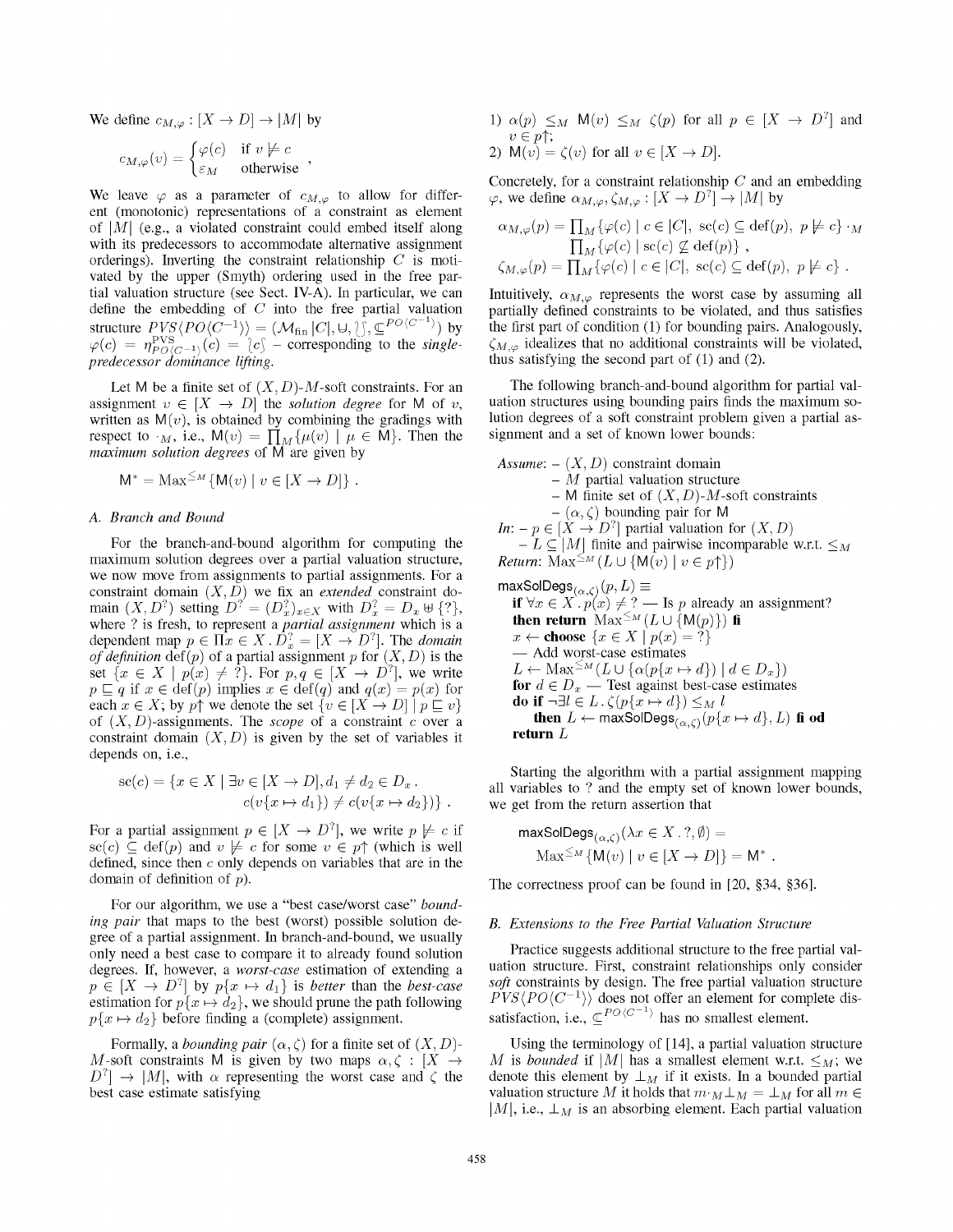structure M which is not bounded can be *lifted* into a bounded partial valuation structure [14].

Consequently, we can use  $\perp_M$  to represent the violation of hard constraints in a bounded partial valuation structure M by using  $c_{M,\varphi}^s = c_{M,\varphi}$  for all soft constraints and  $c_{M,\varphi}^h$  for the conversion of hard constraints defined as  $c_{M,\varphi}^h(v) = \perp_M$ if  $v \not\models c$  and  $c^h_{M,\varphi}(v) = \varepsilon_M$  otherwise.

Furthermore, for a subclass of constraint hierarchies [8], we also consider the *transitive-predecessors dominance lifting*  $\mathcal{L}^{\text{TPD}} \subseteq (\mathcal{M}_{\text{fin}}|C|) \times (\mathcal{M}_{\text{fin}}|C|)$  of C to the finite multisets<br>  $\mathcal{M}_{\text{c}}$   $|C|$  over the elements of C given by  $\mathcal{M}_{fin}|C|$  over the elements of C, given by

$$
T \rightsquigarrow_C^{\text{TPD}} T \cup \{c\},
$$
  

$$
c_1, \ldots, c_n \rightarrow_C^+ c \text{ implies } T \cup \{c_1, \ldots, c_n\} \rightsquigarrow_C^{\text{TPD}} T \cup \{c\},
$$

which is in one-to-one correspondence to the rules (W) and (TPD) in Sect. III. Writing  $\leq_C T^{\text{PD}}$  for  $((\rightsquigarrow_C T^{\text{PD}})^*)^{-1}$  and using the fact that  $\leq^{\text{TPD}}_{C_{\text{max}}}$  is monotonic w.r.t. multiset union, we have that  $(\mathcal{M}_{fin} | C |, \cup, \{\}, \leq_C^{\text{TPD}})$  is a partial valuation<br>structure. Using the same embedding  $\alpha$  leaves us with a TPD. structure. Using the same embedding  $\varphi$  leaves us with a TPDconstraint relationship problem.

#### *C. Variable Ordering and Local Consistency Heuristics*

It is well known that the success of systematic tree search methods is greatly influenced by the variable and value ordering and several heuristics have been devised for classical constraint problems [25]. This not the case for weighted CSPs or soft constraint problems in general. Successful heuristics typically take into account the domain cardinality or the effect assignments make [26]. We propose heuristics for the investigated soft-constraint problems over constraint relationships:

- 1) *Most important first* (MIF) variable ordering: A topological ordering of a constraint relationship lists most important constraints first and assigns values to their variables first.
- 2) *Local consistency* (LC): We improve lower and upper bounds inspired by soft-arc consistency [27]. For each partially assigned (binary) constraint, we include constraints that are violated irrespective of the value of the remaining variable into the best-case  $\zeta$  and exclude those that are certainly true from the worst-case  $\alpha$ .

## VI. EVALUATION

In a first test-bed, we implemented the branch-and-bound algorithm presented in Sect.  $\bar{V}$  in Java. For replicability of our experiments, the source code is available online. <sup>2</sup> The solver is only in a prototypical state and serves to investigate the influence of the proposed heuristics and modeling aspects instead of being directly applied to the (in reality more complex) problems presented in our case study. In particular, we wanted to compare our heuristics to a naïve branch-and-bound implementation that is intractable for a larger number of variables.

We test several parameters regarding algorithmics (variable orderings, local consistency, and bounding pairs) and modeling (using SPD or TPD semantics) on randomly generated CSP instances and measure running time as well as the number of recursive branch-and-bound calls. Constraints are simple

|            | WCSP-RT    | WCSP-RC               | <b>CRCSP-RT</b> | CRCSP-RC               |
|------------|------------|-----------------------|-----------------|------------------------|
| <b>SPD</b> | 0.86(2.79) | 7183.78<br>(22617.88) | 2.08(5.77)      | 13323.36<br>(32050.35) |
| <b>TPD</b> | 0.83(2.81) | 6888.38<br>(22622.73) | 2.00(5.73)      | 12721.54<br>(31996.98) |

arithmetical expressions including  $+$ ,  $-$ ,  $*$ ,  $/$ , and  $<$ ,  $\leq$ ,  $=$ ,  $\geq$ ,  $>$  as relational operators. In each experiment, *n* random problems were solved by differently parametrized solvers.

## *A. Modeling Influence*

First, we investigate how the selected dominance property and choice of partial valuation structure (using constraint relationships directly or weights according to [8]) affect the solver's efficiency in order to select the formalism for which to evaluate the proposed heuristics in more detail. We fixed the used bounding pairs (as defined in Sect. V-A), the variable ordering to use MIF (most important first), and the usage of a local consistency check (LC). We compare weighted CSPs (WCSP) and constraint relationship-based CSPs (CRCSP) with regard to runtime (RT) and recursive calls (RC). The concrete weights for a constraint relationship  $C$  are computed recursively, as suggested in [8], by

$$
w_C^{\rm SPD}(c) = 1 + \max\{w_C^{\rm SPD}(c') \mid c' \in C : c' \to_{C} c\},
$$
  

$$
w_C^{\rm TPD}(c) = 1 + \sum_{c' \in |C| : c' \to_{C} c} (2 \cdot w_C^{\rm TPD}(c') - 1).
$$

This experiment consists of 50 runs with 7 variables having domains of 5 to 15 values and 10 constraints arranged in a random constraint relationship.

As expected, Table I shows that weighted CSPs require less runtime and recursive calls to find the maximum solution degrees. This is mostly due to the presence of incomparable elements in constraint relationships which reduce the possible pruning and to the more complicated evaluation of the upper (Smyth) ordering. However, the stronger dominance property TPD only improved the pruning by about 5% in the constraint relationship case and 4% in the weighted CSP case. This is still a considerable gain but does not completely rule out SPD in terms of performance. Consequently, we focus on weighted CSP instances to examine the proposed solver heuristics.

#### *B. Algorithmic Efficiency*

With a weighted CSP based on constraint relationships and TPD semantics, we investigate how variable ordering using the most-important-first heuristic, bounding pairs, as well as local consistency affect the performance. The CSPs for this experiment had 6 variables, 10 constraints and domains with 10 to 30 values, and 150 runs were made. We compare values for random order (RO) vs. most-important-first (MIF) with flags for worst-case boundaries (WCB) and local consistency (LC).

For clarity, we discuss the number of recursive calls to measure the pruning performance of the algorithm. Table II clearly shows that using the most-important-first heuristic significantly improves the performance. Similar improvements can be achieved using local consistency checks for improved

<sup>2</sup>https://github.com/Alexander-Schiendorfer/constraint-relationshipscsemiring